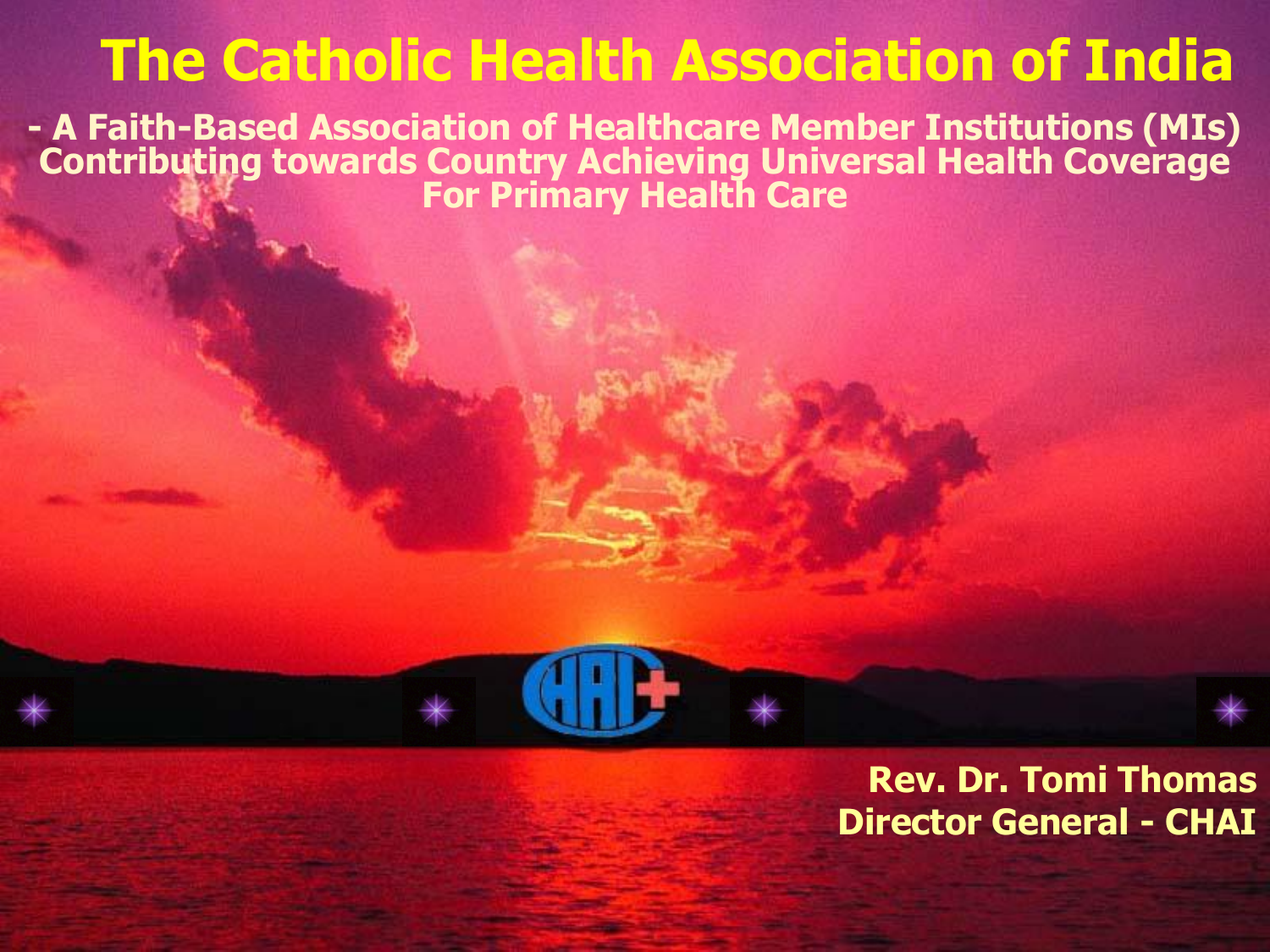# **Catholic Health Association of India (CHAI)**

# **Vision:**

- **upholds its commitment to bring 'health for all'.**
- **views health as a state of complete physical, mental, social and spiritual well-being, and not merely the absence of sickness.**

# **Mission:**

- **promote community health**
	- **control communicable and non-communicable diseases**
	- **provide relief to disaster**
	- **ensure relief and rehabilitation to persons with disabilities**
	- **sustain advocacy for the cause of poor and needy**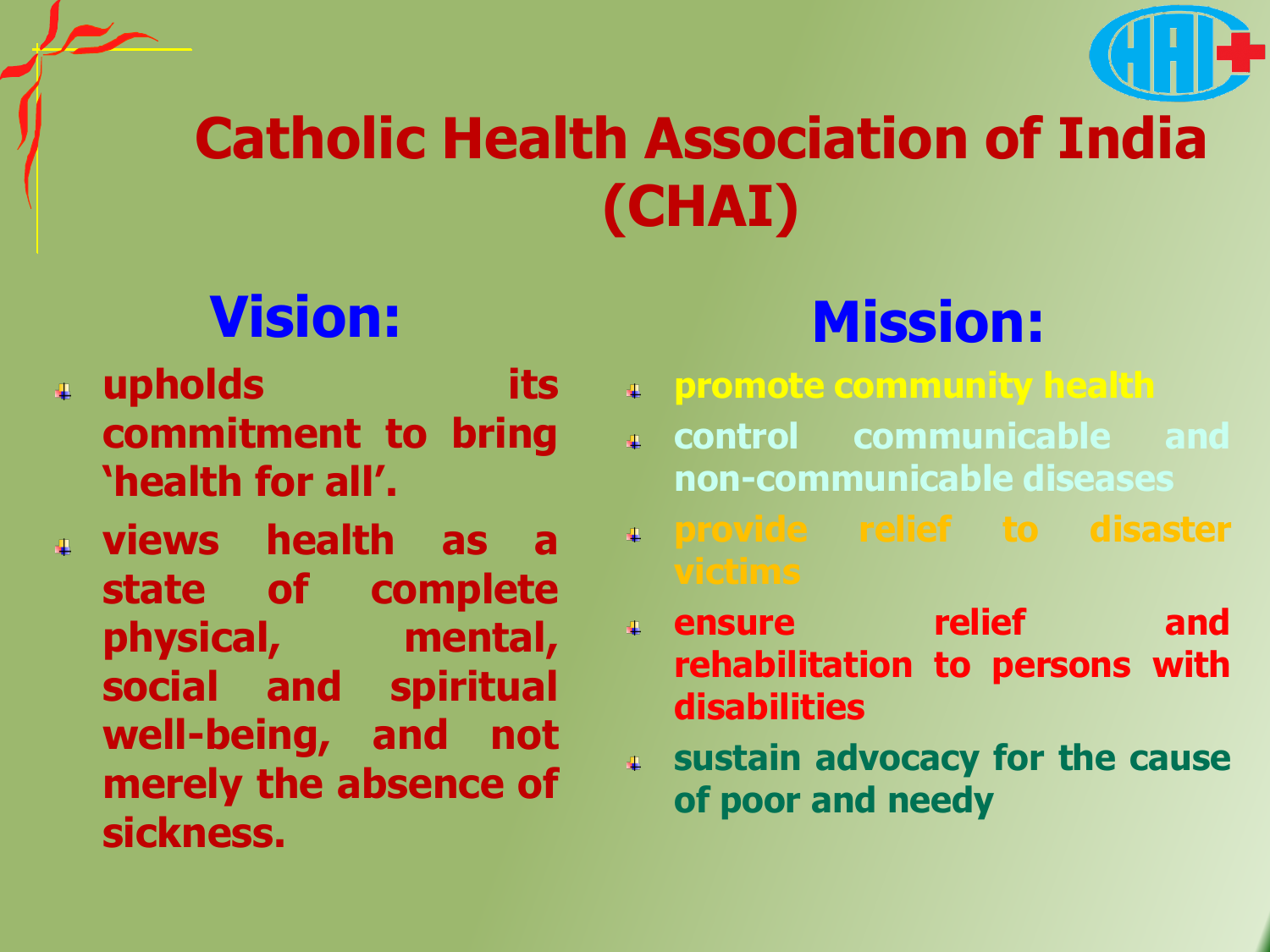

# **CHAI**

### - **in existence since 1943**

- **A not-for-profit Faith-Based Association**
- **Of nearly 3412 Healthcare Member Institutions (MIs)**
- **84% in the medically underserved areas**
- **Operating under 11 Regional Units across India**
- **In Collaboration with other Sister Institutions**
- **In convergence (PPP) with State and National level government focus areas/programmes - NRHM/ RMNCH+A, RNTCP, NACO and its state level units, etc.**
- **It aims to rope in CSR and others for financial and technical resources.**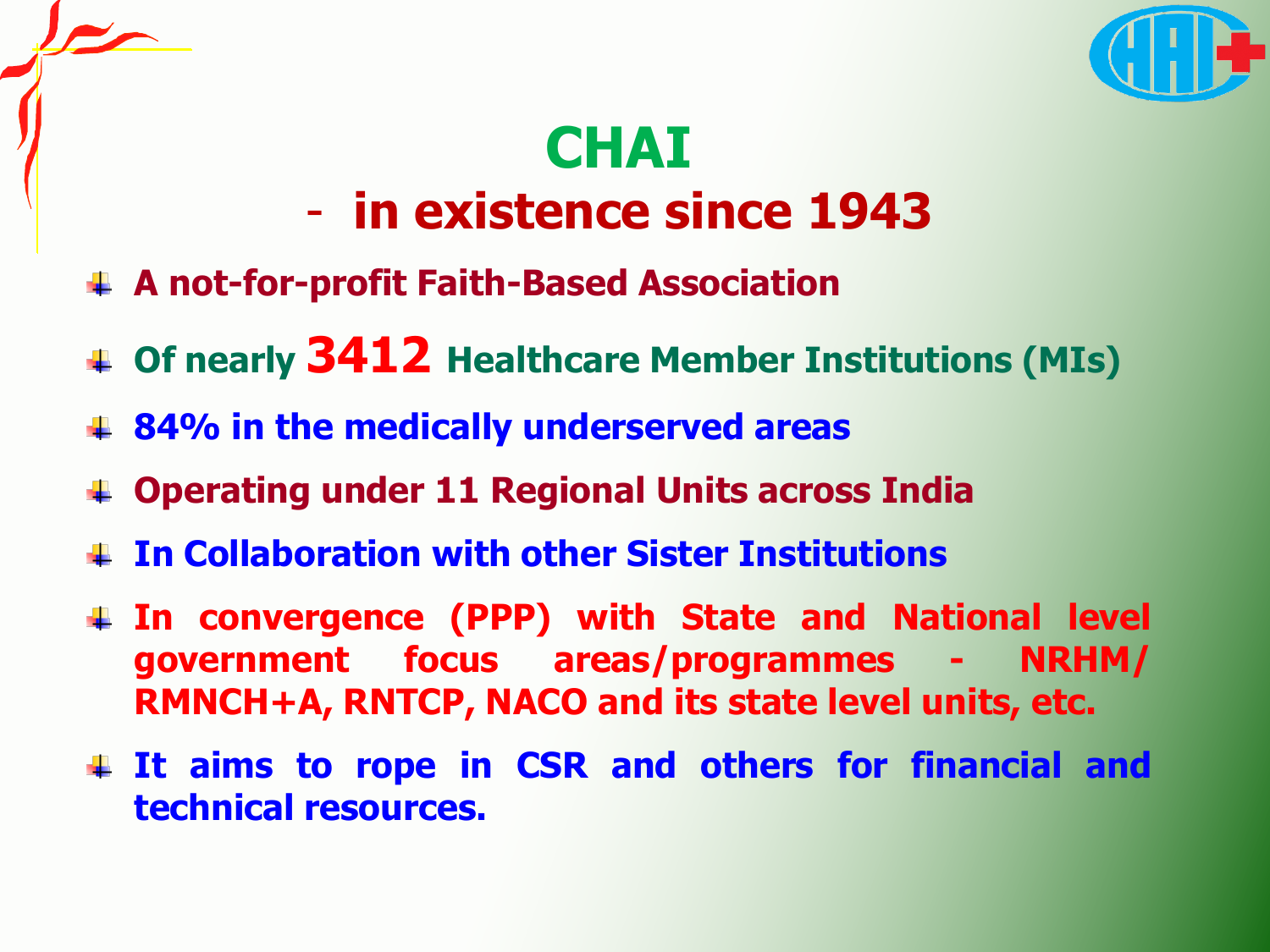# **Membership**





 **primary health centres secondary care hospitals medical colleges hospitals offering DNB terminal/palliative Care Centres HIV/AIDS community care centres training institutions disability rehabilitation centres geriatric care centres leprosariums**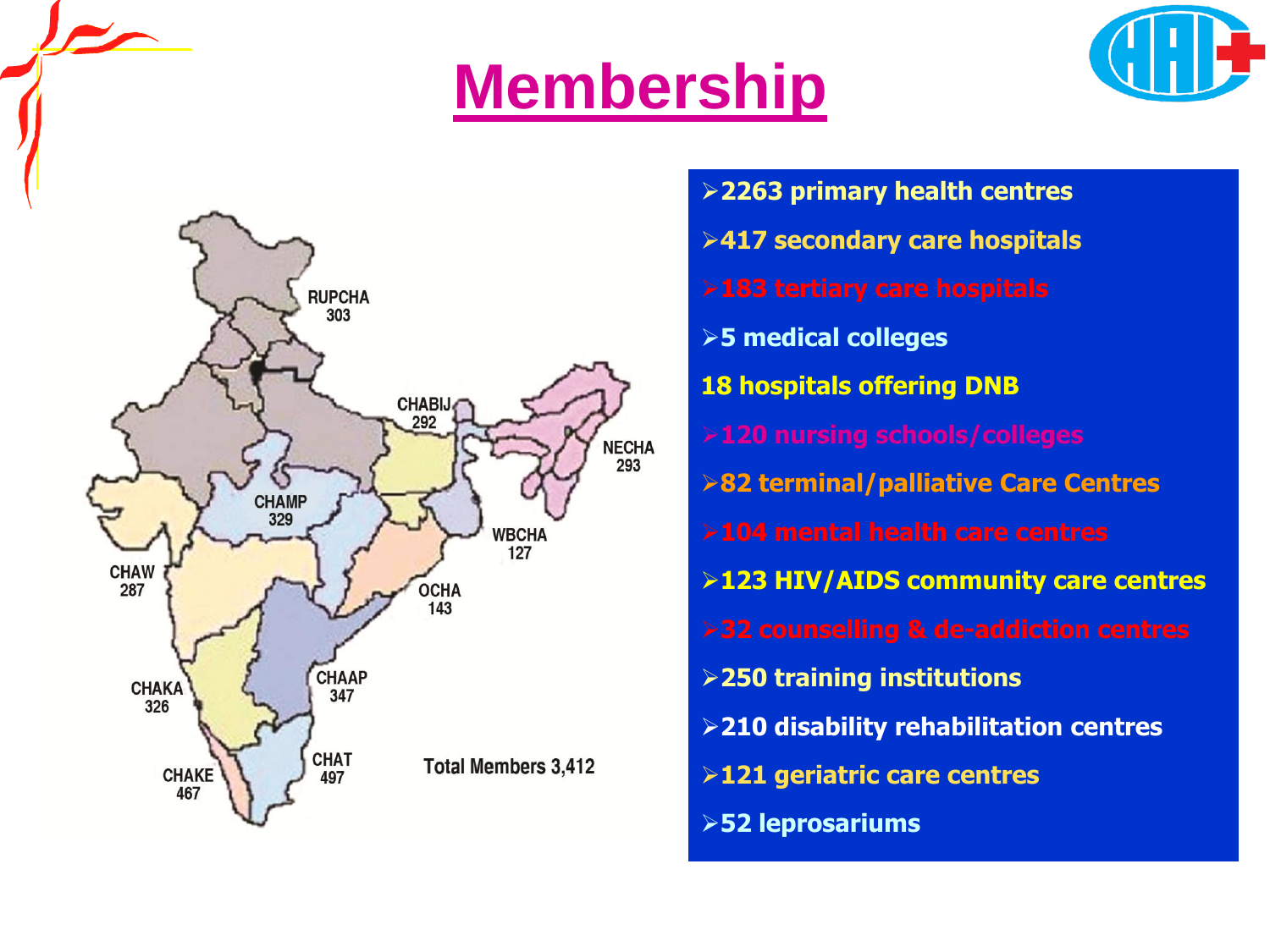

## **Human Resource**

### **1000 Sister-Doctors**

**Reach**

**Treating over 21 million people a year**

**25,000 Sister-Nurses** 

**10,000 plus Para-Professionals**

### **This includes:**

- **Care for over 5,000 HIV patients per day**
- **Institutional care around 2000 children affected /infected with HIV**
- **Children with special needs – 10,000**
- **Community based care – 15,000**  $\ddot{\bullet}$
- **SHG Members - 2 million**
- **Nursing graduates passing out – 5,000**
- **Launched recently national level health insurance covering its health workers under its MIs**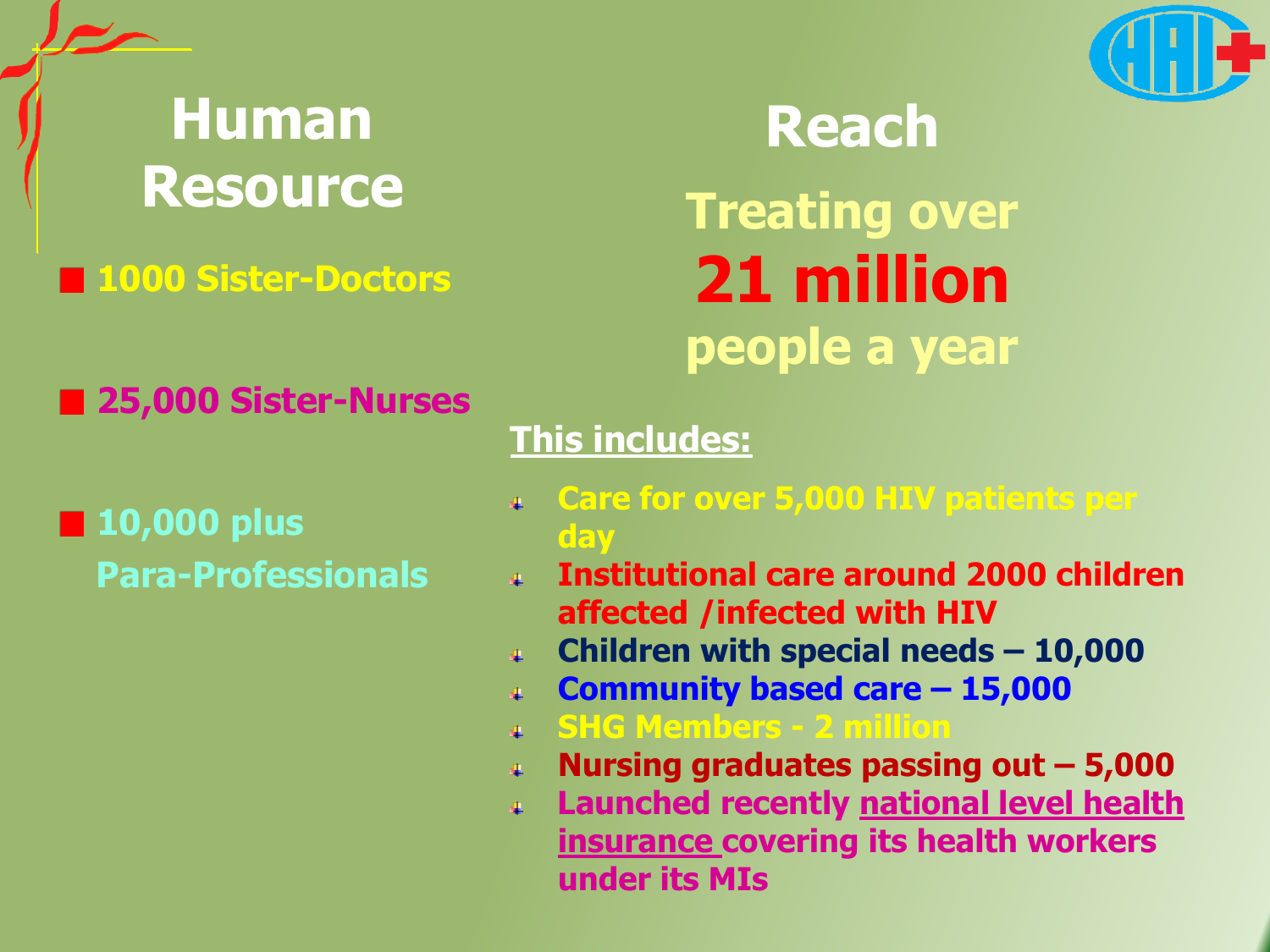

### **CHAI - a Faith-Based Association of Healthcare Member Institutions (MIs) - a Social Marketing - Franchising Model**

- **An effective means to reach the medically underprivileged and underserved areas**
- **Rendering humanized, affordable, rational and quality healthcare/positive health for all**
- **With full time dedicated religious volunteers and their lay collaborators linked to Parish Communities**
- **Serving all people irrespective caste, creed and gender – especially the socially and economically communities/ families - with children and women in focus**
- **Contribute towards achieving MDG targets - 'reduce child mortality' (MDG - 4), 'improve maternal health' (5), 'combat HIV/AIDS, malaria, [TB] and other diseases' (6)**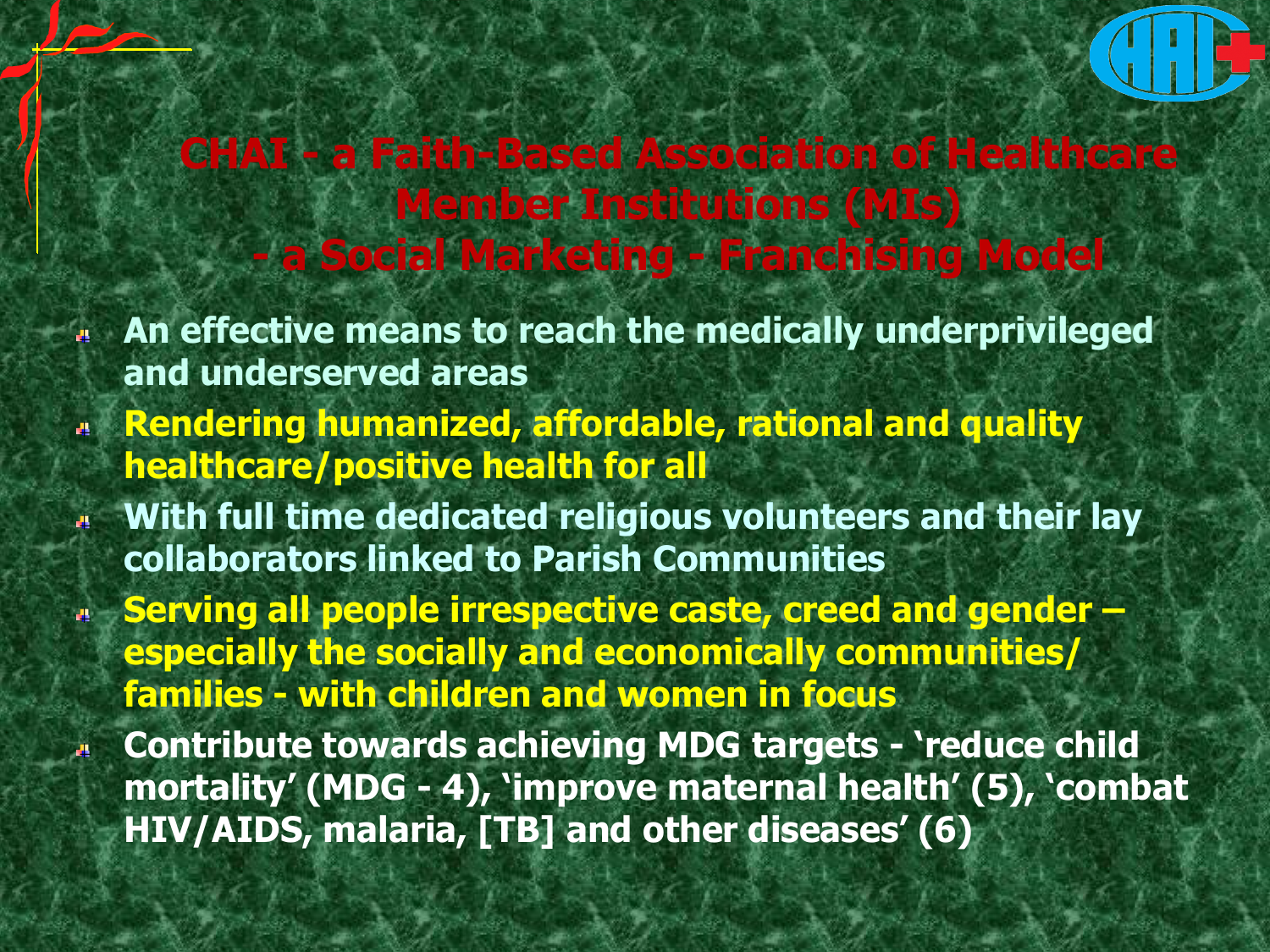# **Fundamentals**

**Human-Rights-Based-Approach (participation and inclusion & equality and non-discrimination)**

**Right to Health means Availability, Accessibility, Acceptability and Quality**

### **Strategy:**

**Strengthen the community ownership (empowerment) – equipping the underprivileged with information and skills to organize, demand and access rights and entitlements, especially from the perspective of Right to Health.**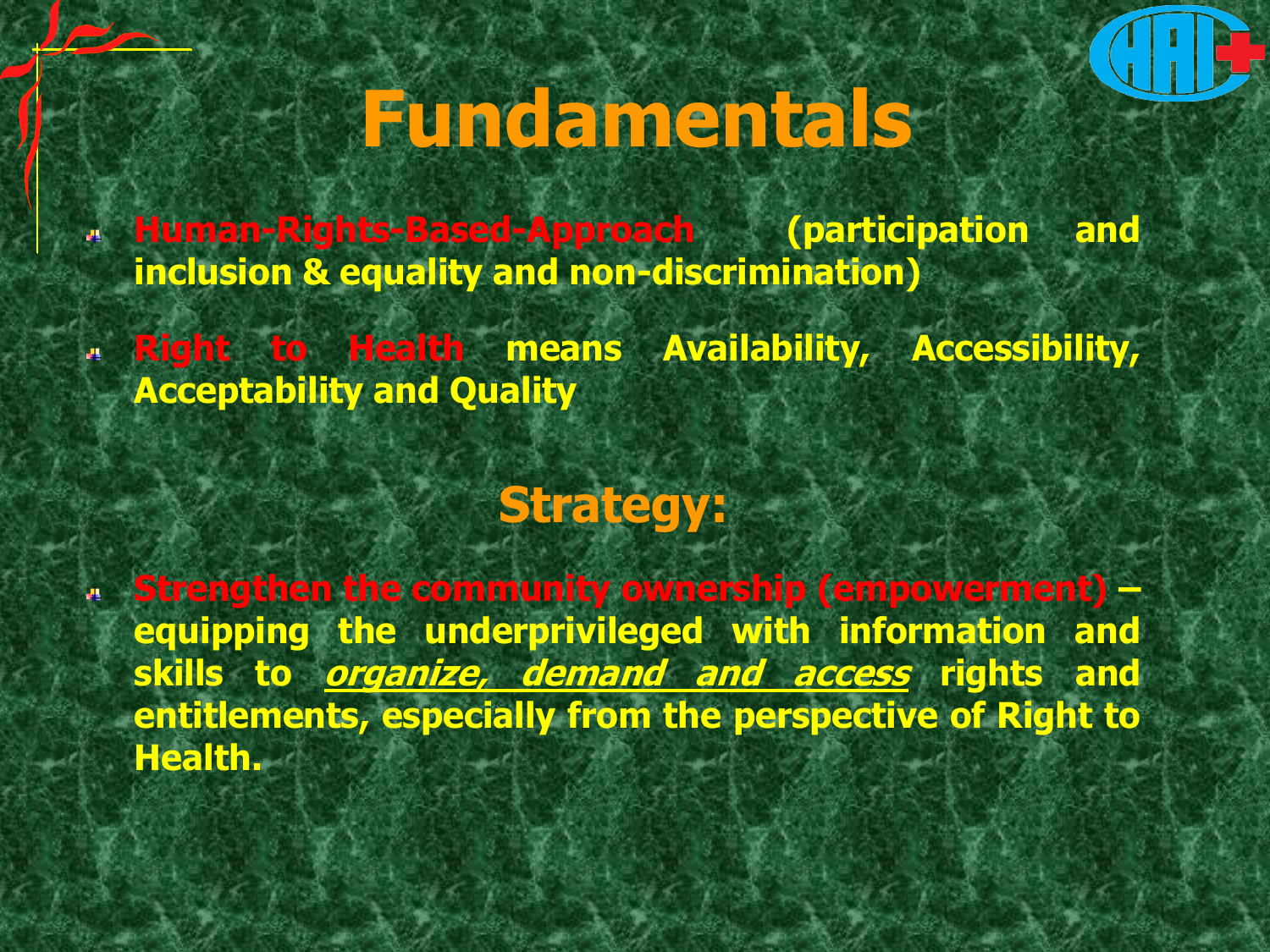### **Benefit of CHAI Model of Faith-Based Communities Network**

**Available and accessible healthcare personnel, especially the religious (fulltime committed healthcare/social volunteers) without fear of stigma and discrimination**

**Hence, replicable/Fast scale-up of Equitable & Quality Uniform Service on Sustainable Basis**

**In a more advantageous position to effectively motivate people towards positive health behaviors – in PPP with Govt. Programmes**

**Cost-saving: Able to offer affordable quality healthcare to the underprivileged with special emphasis on women and children**

**Patient centre approach**

**Combined reputation, cumulative experience and pan-Indian presence**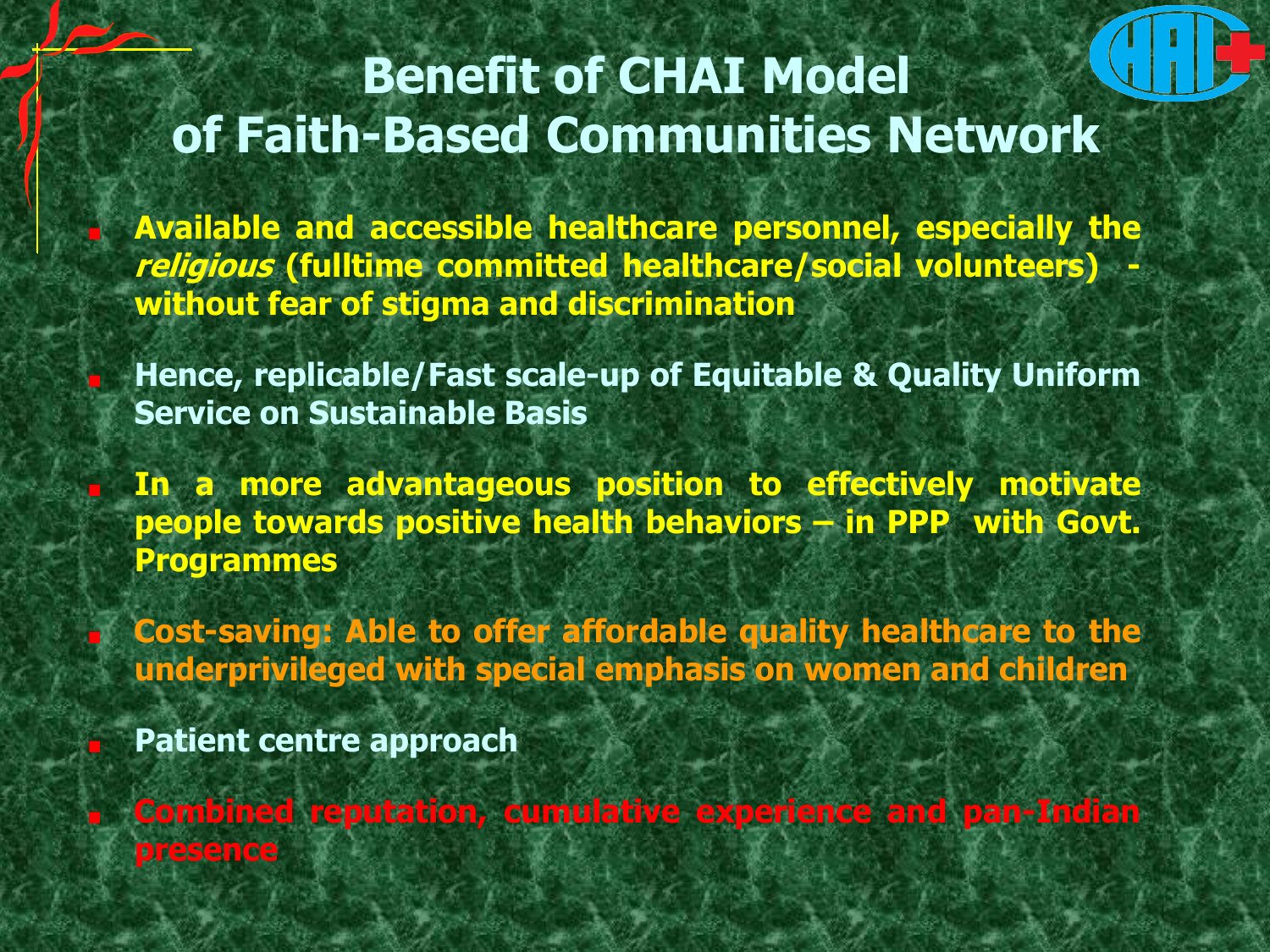### **Examples of CHAI Model of Social Franchising - Marketing**

**Provision of Community Health Services and Scale up of HIV/AIDS Interventions:**

- **Involving 75 MIs & 10 Private Hospitals**
- **Being implemented in 12 states**  $\mathbf{a}$
- **Building PPP - collaboration between CHAI MIs and various national disease control programmes.**

#### **Catholic Care Centres (CCCs):**

- **Providing quality care and support to the PLHIVs**
- **Involving 123 MIs across India**  ц.
- **123 CCCs, (40 for adults & 10 exclusively for children)**
- **Explores the possibilities of kinship/Community Based Care**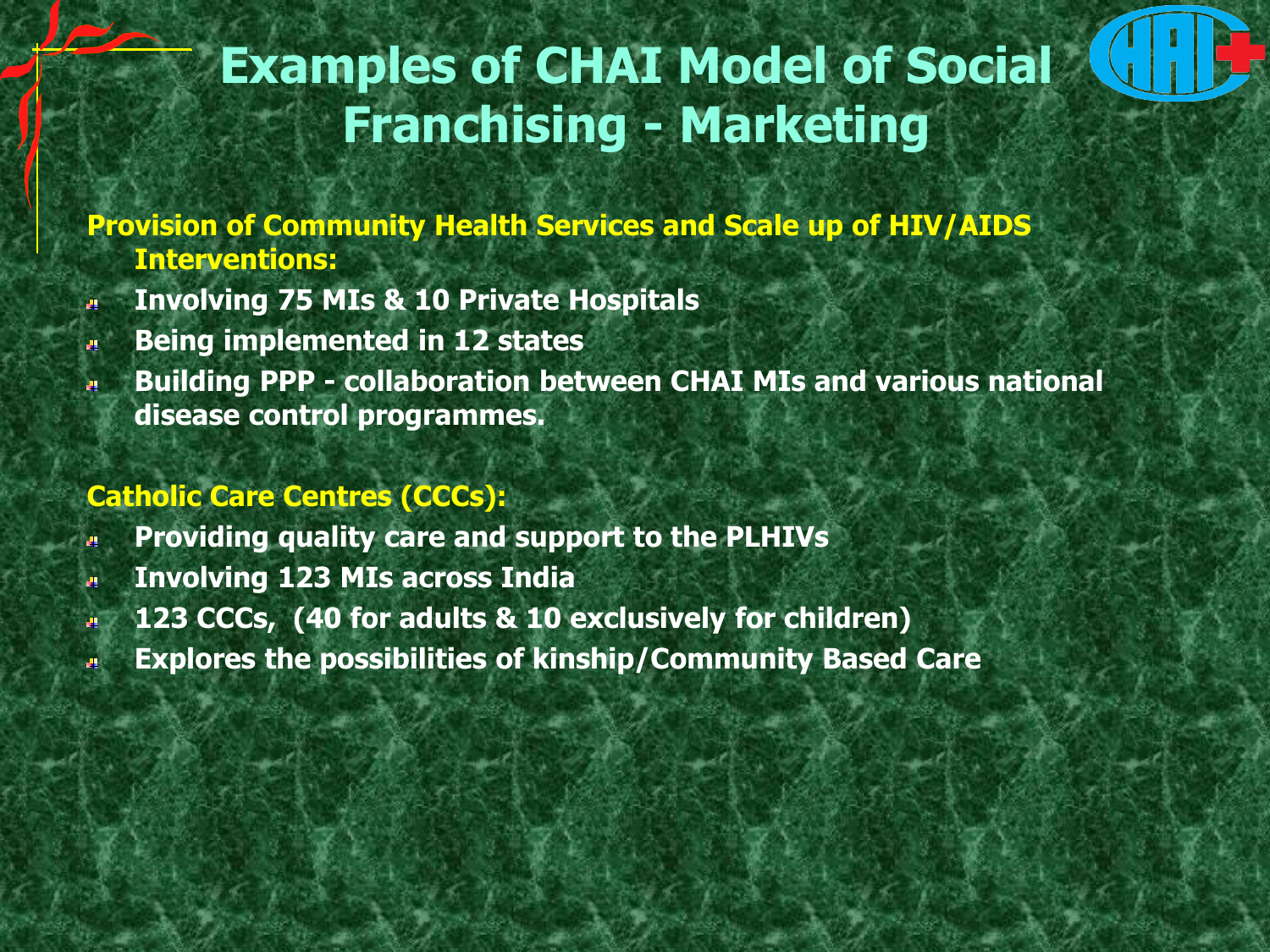### **Examples of CHAI Model (Contd.)**

#### **Child Health and Disability Rehabilitation Program:**

- **Involving 117 MIs in seven States and 14 in Sri Lanka** аť,
- **Provides medical and social rehabilitation support to children and youth (below 25 years) - education, health, inclusion and livelihood**
- **So far supported more than 200,000 (approximately 10000 persons annually**

#### **Healthcare through Telemedicine:**

- **Involving 50 MIs – operating 50 Health Centres – covering 6 States**
- **Axshaya – Global Fund Round 9 TB Project for Civil Society Engagement (e.g. Social Marketing):**
- **Through 2880 Community Health Volunteers within a network of more**   $\mathbf{a}$ **than 380 NGOs under the aegis of CHAI - covering 96 districts of 10 States.**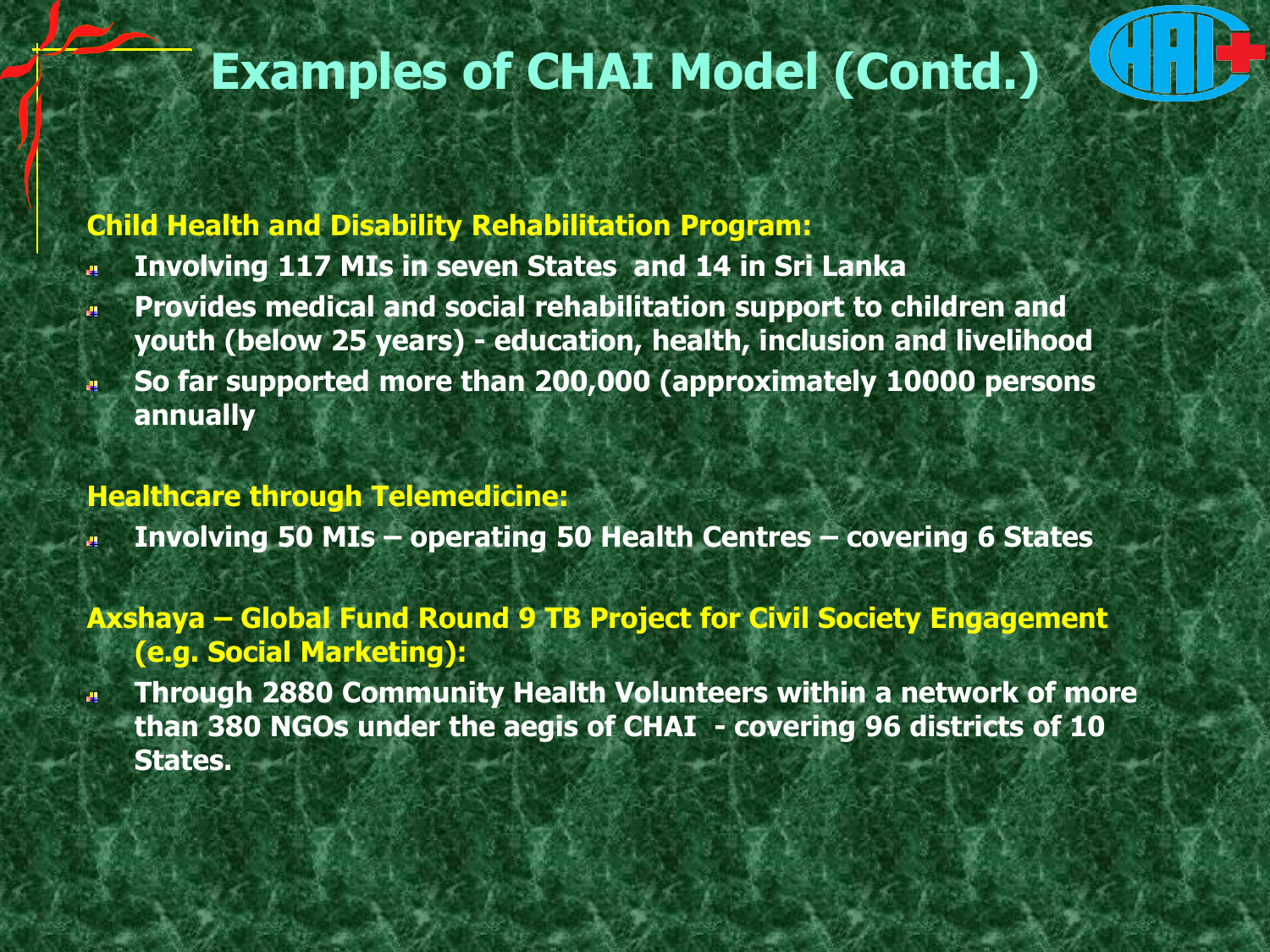# **Lessons – Challenges – Way Forward**

#### **Lessons Learned:**

**Self-awareness to categorize CHAI as a model for social franchising and marketing** 

#### **Challenges Ahead:**

**To lobby and advocate to make Right to Health as a fundamental/ justiciable right** 

#### **Way Forward:**

**CHAI model to be scalable with government support - with professional human and financial resources and innovative/ emerging technologies**

**Legalize nurse practitioners to take up certain tasks performed by doctors (task-shifting)**